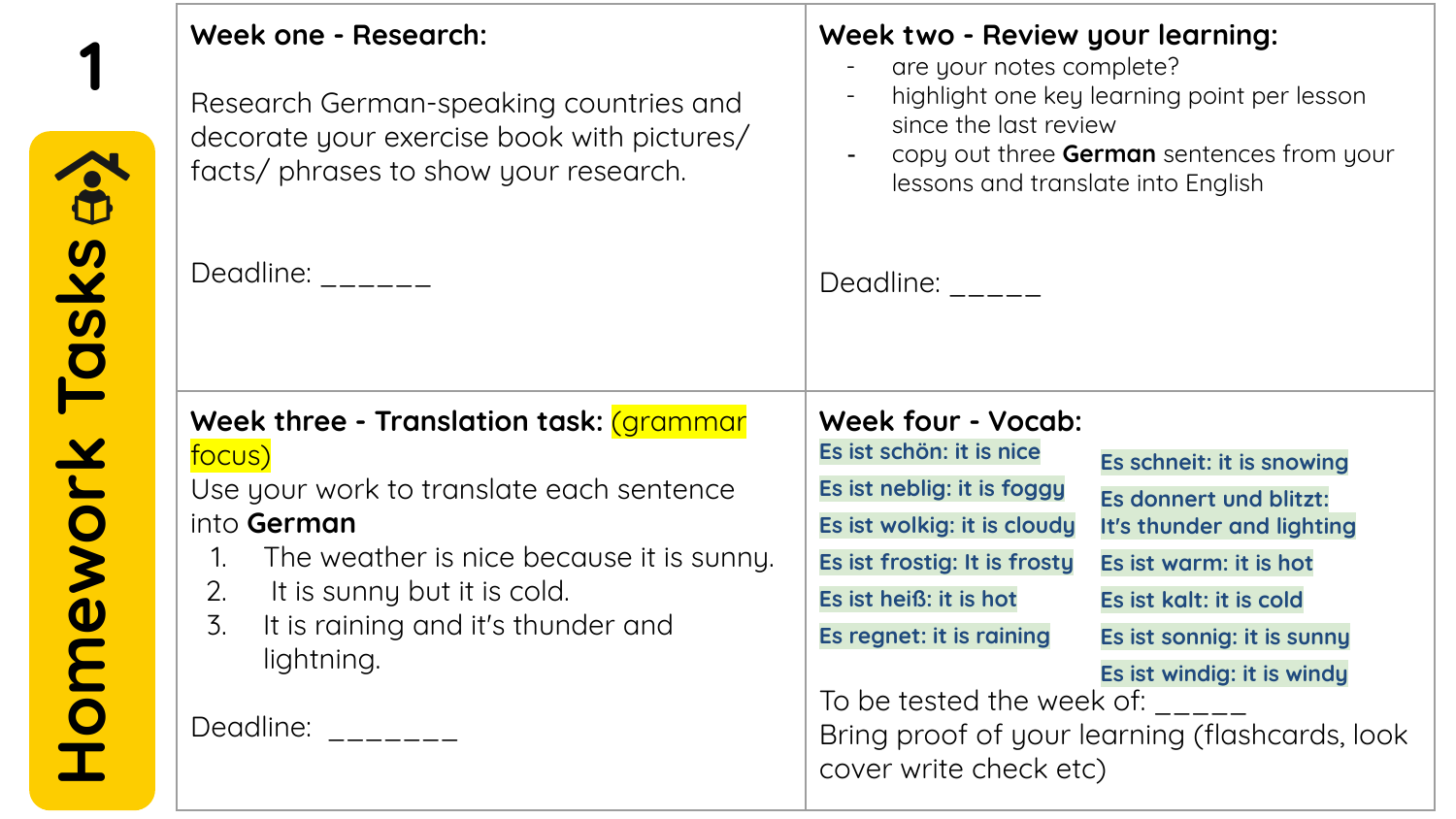| 2                 | Week one - Research:<br>What kind of weather do they have in<br>different parts of Germany? Where do<br>German people like to go on holiday? What<br>are the most popular summer activities for<br>German people?<br>Deadline:                                                                                         | Week two - Review your learning:<br>are your notes complete?<br>highlight one key learning point per lesson<br>since the last review<br>copy out three German sentences from your<br>lessons and translate into English<br>Deadline:                                                                                                                                                                                                                                         |
|-------------------|------------------------------------------------------------------------------------------------------------------------------------------------------------------------------------------------------------------------------------------------------------------------------------------------------------------------|------------------------------------------------------------------------------------------------------------------------------------------------------------------------------------------------------------------------------------------------------------------------------------------------------------------------------------------------------------------------------------------------------------------------------------------------------------------------------|
| Homework Tasks a. | Week three - Translation task: (grammar<br>focus)<br>Use your work to translate each sentence into<br>German<br>Tomorrow it will be cold but it will not<br>$\mathbf{1}$ .<br>rain.<br>I am scottish and I come from Scotland.<br>2.<br>3.<br>She will stay in a hotel but we will stay<br>on a campsite.<br>Deadline: | Week four - Vocab:<br>To be tested:<br>Bring proof of<br>Ich gehe ins Kino: I go to the cinema<br>your learning<br>Ich faulenze: I laze around<br>(flashcards, look<br>cover write check<br>Ich lese: I read<br>etc)<br>Ich sehe fern: I watch TV<br>Ich gehe einkaufen: I go shopping<br>Ich wohne bei Freuden: I stay at friends'<br>in einer Ferienwohnung: in a holiday house<br>Auf einem Campingplatz: on a campsite<br>Im Frühling: in spring<br>Im Herbst: in autumn |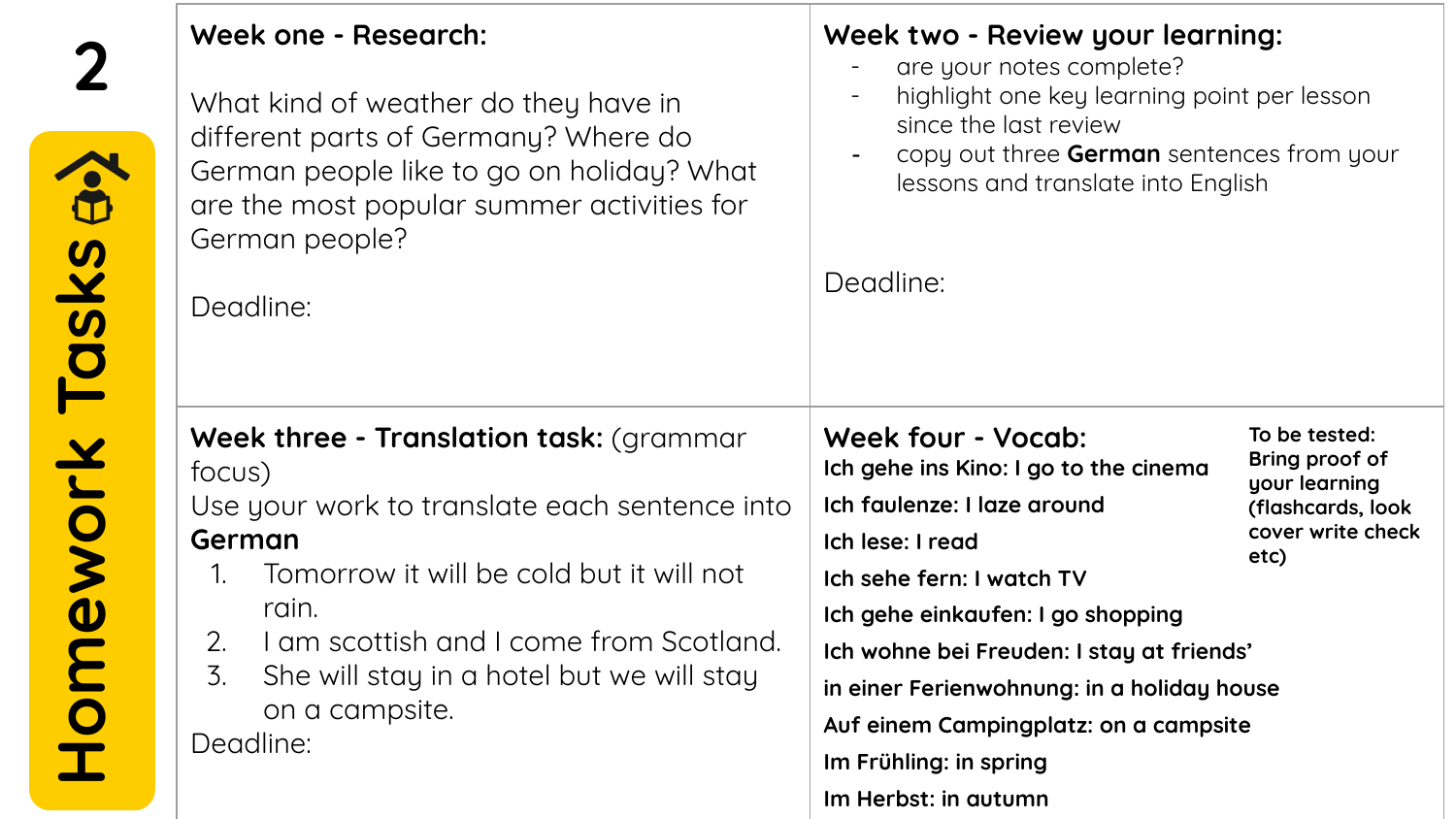|                | Week one - Research:                                                                                                                                                                                                                                                 | Week two - Review your learning:                                                                                                                                   |                                                                                                                                          |
|----------------|----------------------------------------------------------------------------------------------------------------------------------------------------------------------------------------------------------------------------------------------------------------------|--------------------------------------------------------------------------------------------------------------------------------------------------------------------|------------------------------------------------------------------------------------------------------------------------------------------|
|                | Do students wear uniform? What days do<br>they go to school? What subjects do they<br>study?                                                                                                                                                                         | are your notes complete?<br>since the last review                                                                                                                  | highlight one key learning point per lesson<br>copy out three German sentences from<br>your lessons and translate into English           |
|                | Deadline: $\frac{1}{2}$                                                                                                                                                                                                                                              | Deadline:                                                                                                                                                          |                                                                                                                                          |
| 1.<br>2.<br>3. | <b>Week three - Translation task:</b><br>(grammar focus)<br>Use your work to translate each sentence<br>into German<br>I like history because it is interesting.<br>My friend studies maths but I study<br>science.<br>I do not study German but I study<br>Spanish. | <b>Week four - Vocab:</b><br><b>Theater - drama</b><br>Französisch - French<br>Erdkunde - geography<br><b>Musik - music</b><br>Werken - tech<br>Englisch - English | Sport - P.E.<br><b>Geschichte - history</b><br><b>Informatik - IT</b><br>Kunst - art<br>Mathe - maths<br>Naturwissenschaften<br>-science |
|                | Deadline: Deadline:                                                                                                                                                                                                                                                  | To be tested the week of:<br>Bring proof of your learning (flashcards,<br>look cover write check etc)                                                              |                                                                                                                                          |